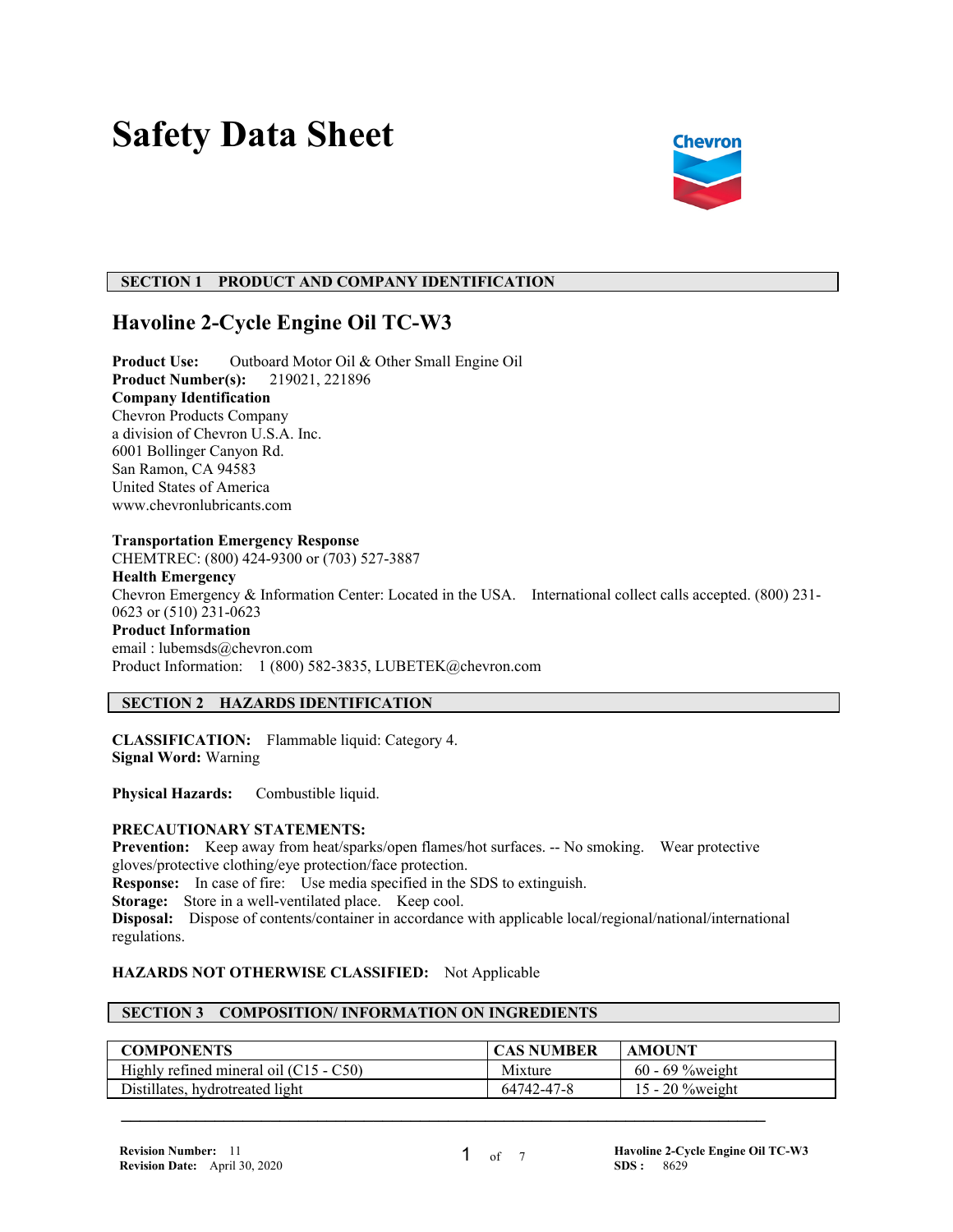# **SECTION 4 FIRST AID MEASURES**

#### **Description of first aid measures**

**Eye:** No specific first aid measures are required. As a precaution, remove contact lenses, if worn, and flush eyes with water.

**Skin:** Wash skin with water immediately and remove contaminated clothing and shoes. Get medical attention if any symptoms develop. To remove the material from skin, use soap and water. Discard contaminated clothing and shoes or thoroughly clean before reuse.

**Ingestion:** No specific first aid measures are required. Do not induce vomiting. As a precaution, get medical advice.

**Inhalation:** No specific first aid measures are required. If exposed to excessive levels of material in the air, move the exposed person to fresh air. Get medical attention if coughing or respiratory discomfort occurs.

#### **Most important symptoms and effects, both acute and delayed IMMEDIATE HEALTH EFFECTS**

**Eye:** Not expected to cause prolonged or significant eye irritation.

**Skin:** Skin contact may cause drying or defatting of the skin. Symptoms may include pain, itching, discoloration, swelling, and blistering. Contact with the skin is not expected to cause an allergic skin response. Not expected to be harmful to internal organs if absorbed through the skin.

**Ingestion:** Not expected to be harmful if swallowed.

**Inhalation:** Not expected to be harmful if inhaled. Contains a petroleum-based mineral oil. May cause respiratory irritation or other pulmonary effects following prolonged or repeated inhalation of oil mist at airborne levels above the recommended mineral oil mist exposure limit. Symptoms of respiratory irritation may include coughing and difficulty breathing.

#### **DELAYED OR OTHER HEALTH EFFECTS:** Not classified

**Indication of any immediate medical attention and special treatment needed** Not Applicable

# **SECTION 5 FIRE FIGHTING MEASURES**

**EXTINGUISHING MEDIA:** Use water fog, foam, dry chemical or carbon dioxide (CO2) to extinguish flames. **Unusual Fire Hazards:** See Section 7 for proper handling and storage.

#### **PROTECTION OF FIRE FIGHTERS:**

**Fire Fighting Instructions:** For fires involving this material, do not enter any enclosed or confined fire space without proper protective equipment, including self-contained breathing apparatus.<br>Combustion Products: Highly dependent on combustion conditions. A comp

Highly dependent on combustion conditions. A complex mixture of airborne solids, liquids, and gases including carbon monoxide, carbon dioxide, and unidentified organic compounds will be evolved when this material undergoes combustion.

# **SECTION 6 ACCIDENTAL RELEASE MEASURES**

**Protective Measures:** Eliminate all sources of ignition in the vicinity of the spill or released vapor. If this material is released into the work area, evacuate the area immediately. Monitor area with combustible gas indicator.

 **\_\_\_\_\_\_\_\_\_\_\_\_\_\_\_\_\_\_\_\_\_\_\_\_\_\_\_\_\_\_\_\_\_\_\_\_\_\_\_\_\_\_\_\_\_\_\_\_\_\_\_\_\_\_\_\_\_\_\_\_\_\_\_\_\_\_\_\_\_**

**Spill Management:** Stop the source of the release if you can do it without risk. Contain release to prevent further contamination of soil, surface water or groundwater. Clean up spill as soon as possible, observing precautions in Exposure Controls/Personal Protection. Use appropriate techniques such as applying non-combustible absorbent materials or pumping. All equipment used when handling the product must be grounded. A vapor suppressing foam may be used to reduce vapors. Use clean non-sparking tools to collect absorbed material. Where feasible and appropriate, remove contaminated soil. Place contaminated materials in disposable containers and dispose of in a manner consistent with applicable regulations.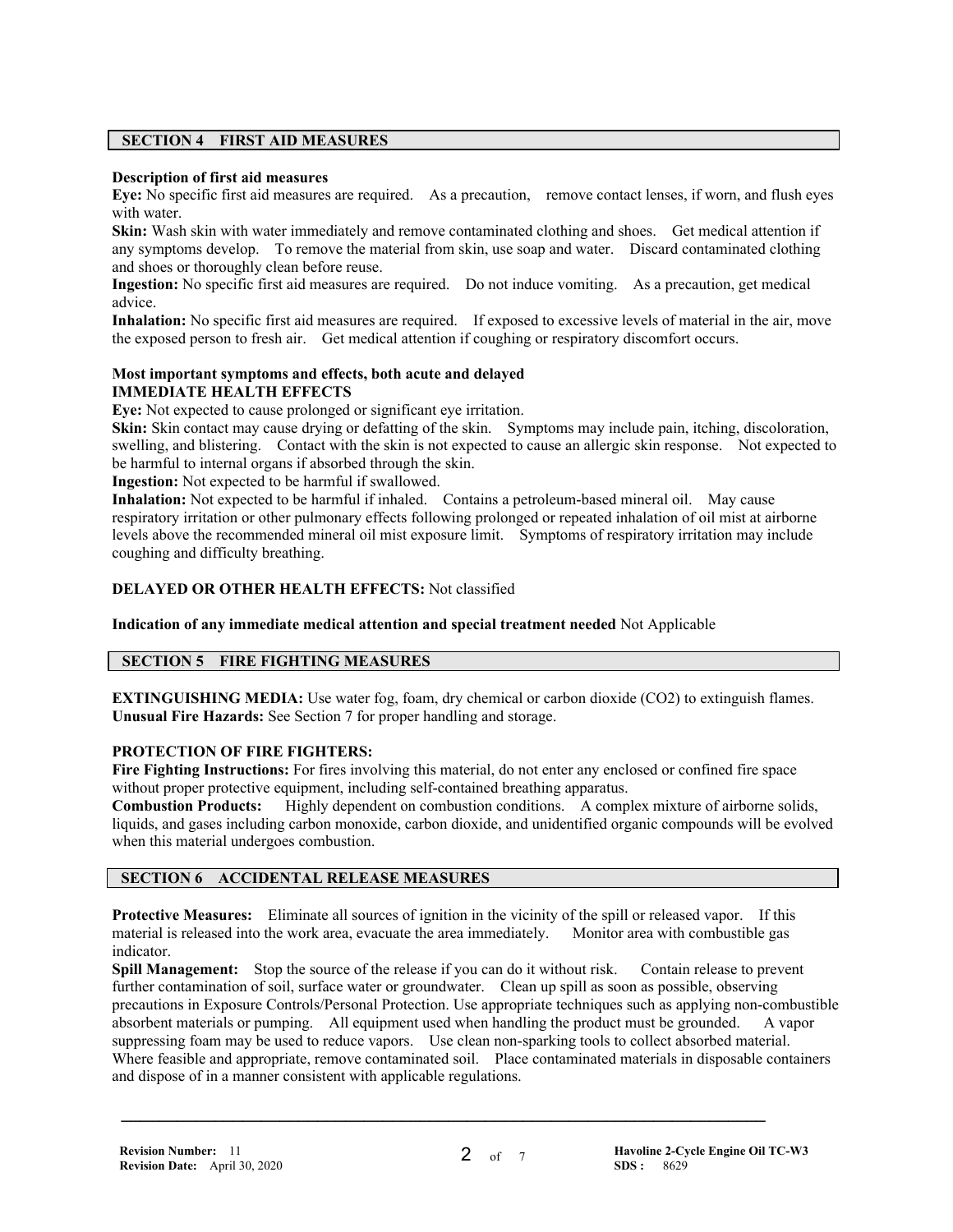**Reporting:** Report spills to local authorities and/or the U.S. Coast Guard's National Response Center at (800) 424- 8802 as appropriate or required.

#### **SECTION 7 HANDLING AND STORAGE**

**General Handling Information:** Avoid contaminating soil or releasing this material into sewage and drainage systems and bodies of water.

**Precautionary Measures:** Liquid evaporates and forms vapor (fumes) which can catch fire and burn with explosive force. Invisible vapor spreads easily and can be set on fire by many sources such as pilot lights, welding equipment, and electrical motors and switches.

 Do not get in eyes, on skin, or on clothing. Wash thoroughly after handling. Keep out of the reach of children. **Static Hazard:** Electrostatic charge may accumulate and create a hazardous condition when handling this material. To minimize this hazard, bonding and grounding may be necessary but may not, by themselves, be sufficient. Review all operations which have the potential of generating and accumulating an electrostatic charge and/or a flammable atmosphere (including tank and container filling, splash filling, tank cleaning, sampling, gauging, switch loading, filtering, mixing, agitation, and vacuum truck operations) and use appropriate mitigating procedures. **Container Warnings:** Container is not designed to contain pressure. Do not use pressure to empty container or it may rupture with explosive force. Empty containers retain product residue (solid, liquid, and/or vapor) and can be dangerous. Do not pressurize, cut, weld, braze, solder, drill, grind, or expose such containers to heat, flame, sparks, static electricity, or other sources of ignition. They may explode and cause injury or death. Empty containers should be completely drained, properly closed, and promptly returned to a drum reconditioner or disposed of properly.

**General Storage Information:** DO NOT USE OR STORE near heat, sparks, flames, or hot surfaces . USE AND STORE ONLY IN WELL VENTILATED AREA. Keep container closed when not in use.

# **SECTION 8 EXPOSURE CONTROLS/PERSONAL PROTECTION**

#### **GENERAL CONSIDERATIONS:**

Consider the potential hazards of this material (see Section 2), applicable exposure limits, job activities, and other substances in the work place when designing engineering controls and selecting personal protective equipment. If engineering controls or work practices are not adequate to prevent exposure to harmful levels of this material, the personal protective equipment listed below is recommended. The user should read and understand all instructions and limitations supplied with the equipment since protection is usually provided for a limited time or under certain circumstances.

#### **ENGINEERING CONTROLS:**

Use in a well-ventilated area.

#### **PERSONAL PROTECTIVE EQUIPMENT**

**Eye/Face Protection:** No special eye protection is normally required. Where splashing is possible, wear safety glasses with side shields as a good safety practice.

**Skin Protection:** Wear protective clothing to prevent skin contact. Selection of protective clothing may include gloves, apron, boots, and complete facial protection depending on operations conducted. Suggested materials for protective gloves include: 4H (PE/EVAL), Nitrile Rubber, Silver Shield, Viton.

**Respiratory Protection:** No respiratory protection is normally required.

If user operations generate an oil mist, determine if airborne concentrations are below the occupational exposure limit for mineral oil mist. If not, wear an approved respirator that provides adequate protection from the measured concentrations of this material. For air-purifying respirators use a particulate cartridge.

Use a positive pressure air-supplying respirator in circumstances where air-purifying respirators may not provide adequate protection.

#### **Occupational Exposure Limits:**

| Com <sub>1</sub><br>oonen                                                  | <b>Agency</b>                                          | Form  | $T = T$<br>.          | <b>STEI</b><br>பட                                | <br>-<br>Ceiling | <b>Otation</b> |
|----------------------------------------------------------------------------|--------------------------------------------------------|-------|-----------------------|--------------------------------------------------|------------------|----------------|
| -<br>$\sim$ $\sim$<br>High<br>minera<br>retin<br>-011<br>$.$ me $\epsilon$ | $1$ $\cap$ $1$ $\Gamma$ $^{\circ}$<br>$\Lambda$<br>UІГ | $- -$ | mg<br>$1 - 1$<br>سىدى | $\sim$<br>$\sim$<br>1 V<br>$\mathbf{H}$<br>-111- | --               | $- -$          |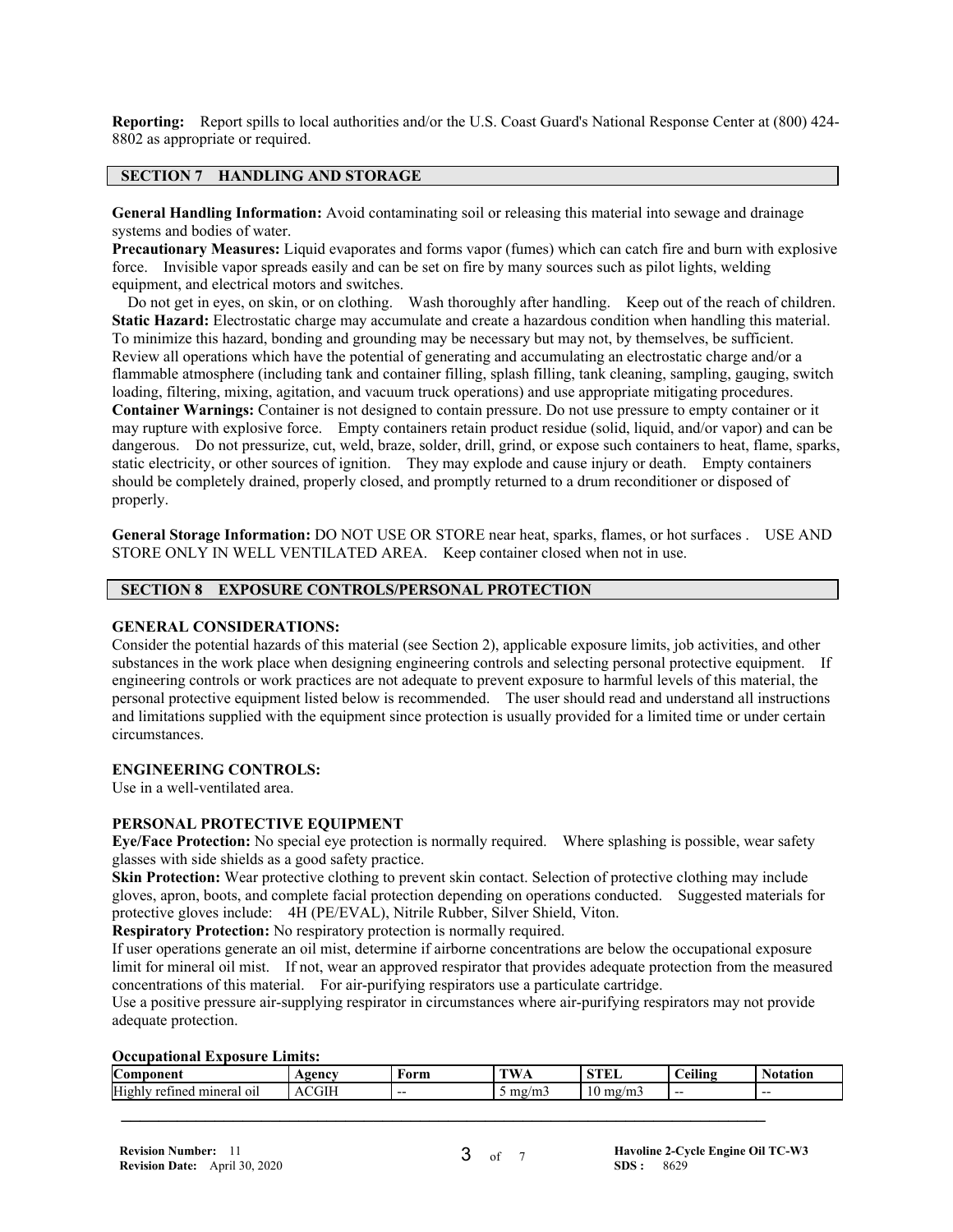| $(C15 - C50)$                           |          |       |                    |       |       |       |
|-----------------------------------------|----------|-------|--------------------|-------|-------|-------|
| Highly refined mineral oil              | OSHA Z-1 | $- -$ | 5 mg/m $3$         | $- -$ | $- -$ | $- -$ |
| $(C15 - C50)$                           |          |       |                    |       |       |       |
| Distillates, hydrotreated light   ACGIH |          | $- -$ | $200 \text{ mg/m}$ | $- -$ | --    | Skin  |

Consult local authorities for appropriate values.

#### **SECTION 9 PHYSICAL AND CHEMICAL PROPERTIES**

**Attention: the data below are typical values and do not constitute a specification.**

**Color:** Blue **Physical State:** Liquid **Odor:** Petroleum odor **Odor Threshold:** No data available **pH:** Not Applicable **Vapor Pressure:** No data available **Vapor Density (Air = 1):** No data available **Initial Boiling Point:** No data available **Solubility:** Soluble in hydrocarbons; insoluble in water **Freezing Point:** Not Applicable **Melting Point:** No data available **Density:** 0.8654 kg/l @ 15°C (59°F) (Typical) **Viscosity:** 8.30 mm2/s @ 100°C (212°F) (Minimum) **Evaporation Rate:** No data available **Decomposition temperature:** No data available **Octanol/Water Partition Coefficient:** No data available

#### **FLAMMABLE PROPERTIES:**

**Flammability (solid, gas):** No Data Available

**Flashpoint:** (Pensky-Martens Closed Cup) 79 °C (174 °F) (Minimum) **Autoignition:** No data available **Flammability (Explosive) Limits (% by volume in air):** Lower: Not Applicable Upper: Not Applicable

#### **SECTION 10 STABILITY AND REACTIVITY**

**Reactivity:** May react with strong acids or strong oxidizing agents, such as chlorates, nitrates, peroxides, etc. **Chemical Stability:** This material is considered stable under normal ambient and anticipated storage and handling conditions of temperature and pressure. **Incompatibility With Other Materials:** Not applicable **Hazardous Decomposition Products:** None known (None expected)

**Hazardous Polymerization:** Hazardous polymerization will not occur.

# **SECTION 11 TOXICOLOGICAL INFORMATION**

#### **Information on toxicological effects**

**Serious Eye Damage/Irritation:** The eye irritation hazard is based on evaluation of data for product components.

**Skin Corrosion/Irritation:** The skin irritation hazard is based on evaluation of data for product components.

**Skin Sensitization:** The skin sensitization hazard is based on evaluation of data for product components.

**Acute Dermal Toxicity:** The acute dermal toxicity hazard is based on evaluation of data for product components.

**Acute Oral Toxicity:** The acute oral toxicity hazard is based on evaluation of data for product components.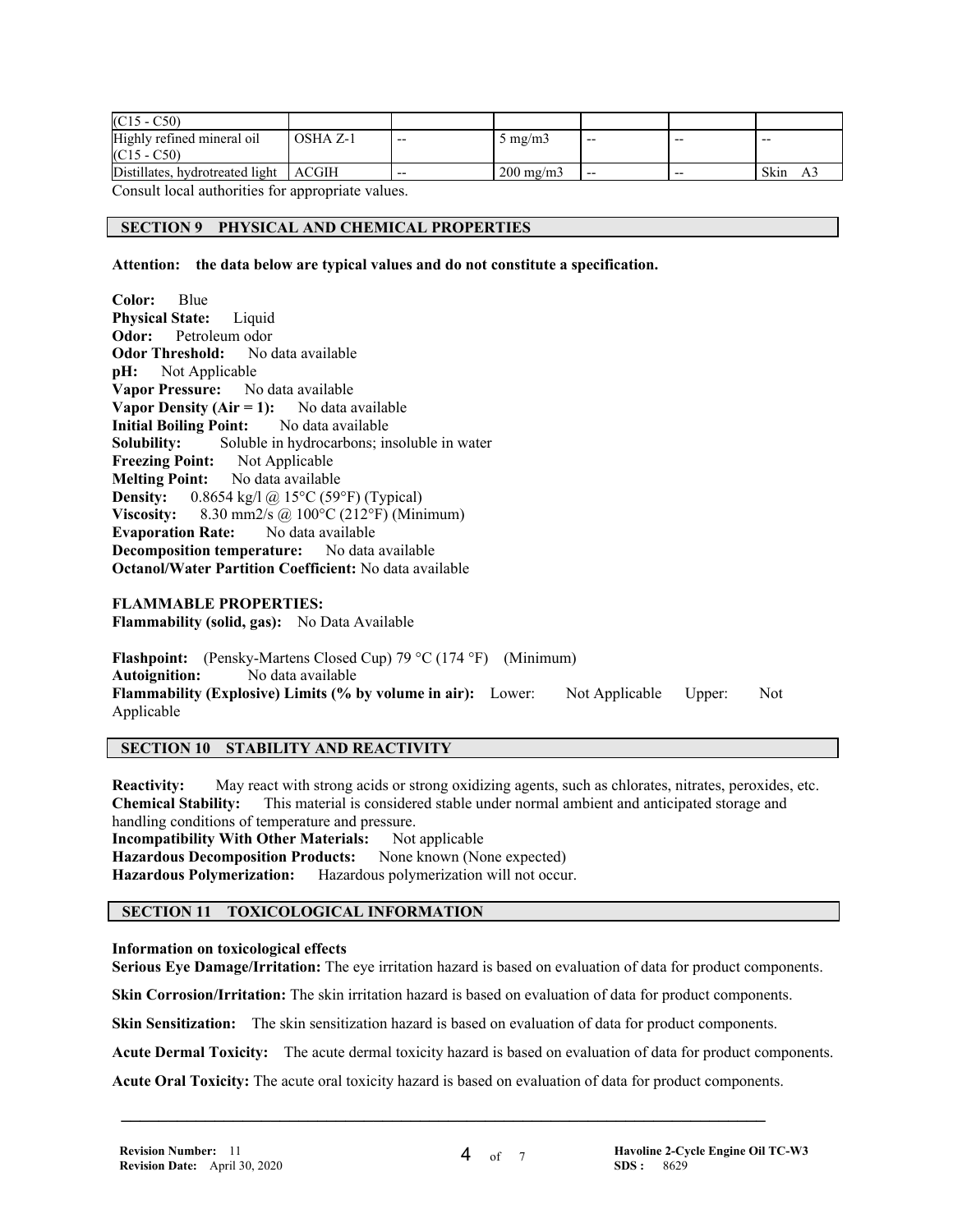**Acute Inhalation Toxicity:** The acute inhalation toxicity hazard is based on evaluation of data for product components.

**Acute Toxicity Estimate:** Not Determined

**Germ Cell Mutagenicity:** The hazard evaluation is based on data for components or a similar material.

**Carcinogenicity:** The hazard evaluation is based on data for components or a similar material.

**Reproductive Toxicity:** The hazard evaluation is based on data for components or a similar material.

**Specific Target Organ Toxicity - Single Exposure:** The hazard evaluation is based on data for components or a similar material.

**Specific Target Organ Toxicity - Repeated Exposure:** The hazard evaluation is based on data for components or a similar material.

#### **ADDITIONAL TOXICOLOGY INFORMATION:**

 During use in engines, contamination of oil with low levels of cancer-causing combustion products occurs. Used motor oils have been shown to cause skin cancer in mice following repeated application and continuous exposure. Brief or intermittent skin contact with used motor oil is not expected to have serious effects in humans if the oil is thoroughly removed by washing with soap and water.

 This product contains petroleum base oils which may be refined by various processes including severe solvent extraction, severe hydrocracking, or severe hydrotreating. None of the oils requires a cancer warning under the OSHA Hazard Communication Standard (29 CFR 1910.1200). These oils have not been listed in the National Toxicology Program (NTP) Annual Report nor have they been classified by the International Agency for Research on Cancer (IARC) as; carcinogenic to humans (Group 1), probably carcinogenic to humans (Group 2A), or possibly carcinogenic to humans (Group 2B).

 These oils have not been classified by the American Conference of Governmental Industrial Hygienists (ACGIH) as: confirmed human carcinogen (A1), suspected human carcinogen (A2), or confirmed animal carcinogen with unknown relevance to humans (A3).

#### **SECTION 12 ECOLOGICAL INFORMATION**

#### **ECOTOXICITY**

This material is not expected to be harmful to aquatic organisms.

The product has not been tested. The statement has been derived from the properties of the individual components.

#### **MOBILITY**

No data available.

#### **PERSISTENCE AND DEGRADABILITY**

This material is not expected to be readily biodegradable. The biodegradability of this material is based on an evaluation of data for the components or a similar material.

The product has not been tested. The statement has been derived from the properties of the individual components.

#### **POTENTIAL TO BIOACCUMULATE**

Bioconcentration Factor: No data available. Octanol/Water Partition Coefficient: No data available

# **SECTION 13 DISPOSAL CONSIDERATIONS**

Use material for its intended purpose or recycle if possible. Oil collection services are available for used oil recycling or disposal. Place contaminated materials in containers and dispose of in a manner consistent with applicable regulations. Contact your sales representative or local environmental or health authorities for approved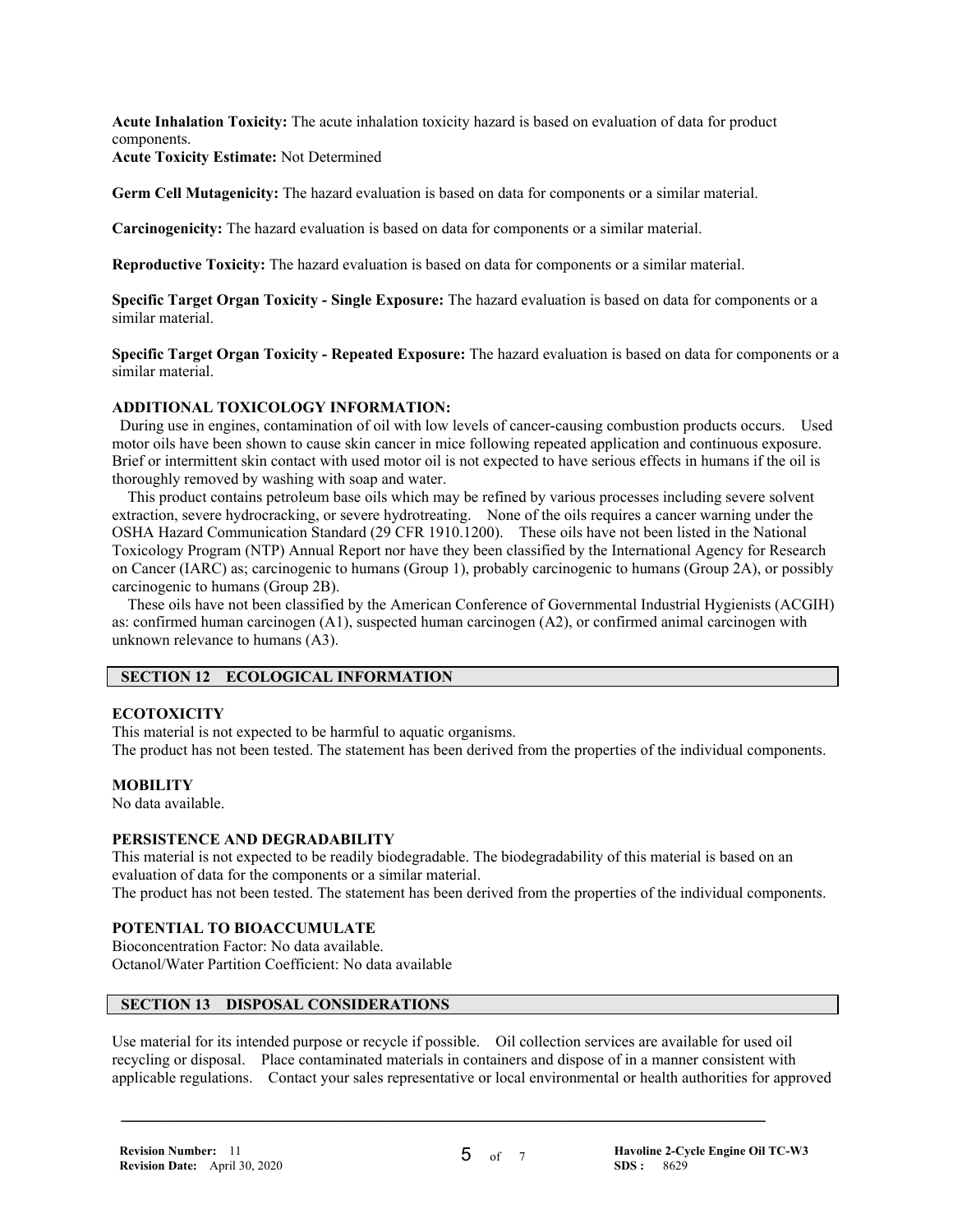disposal or recycling methods.

#### **SECTION 14 TRANSPORT INFORMATION**

The description shown may not apply to all shipping situations. Consult 49CFR, or appropriate Dangerous Goods Regulations, for additional description requirements (e.g., technical name) and mode-specific or quantity-specific shipping requirements.

**DOT Shipping Description:** UN1268, PETROLEUM PRODUCTS, N.O.S., COMBUSTIBLE LIQUID, III; NON-BULK PACKAGES ARE EXEMPTED FROM THE PROVISIONS OF 49 CFR IN USA JURISDICTIONS

**IMO/IMDG Shipping Description:** NOT REGULATED AS DANGEROUS GOODS FOR TRANSPORT UNDER THE IMDG CODE

**ICAO/IATA Shipping Description:** NOT REGULATED AS DANGEROUS GOODS FOR TRANSPORT UNDER ICAO

**Transport in bulk according to Annex II of MARPOL 73/78 and the IBC code:** Not applicable

#### **SECTION 15 REGULATORY INFORMATION**

### **EPCRA 311/312 CATEGORIES:**

Flammable (gases, aerosols, liquids, or solids)

#### **REGULATORY LISTS SEARCHED:**

01-1=IARC Group 1 03=EPCRA 313 01-2A=IARC Group 2A 04=CA Proposition 65 01-2B=IARC Group 2B 05=MA RTK 02=NTP Carcinogen 06=NJ RTK

07=PA RTK

No components of this material were found on the regulatory lists above.

#### **CHEMICAL INVENTORIES:**

All components comply with the following chemical inventory requirements: AICS (Australia), DSL (Canada), EINECS (European Union), ENCS (Japan), IECSC (China), KECI (Korea), PICCS (Philippines), TSCA (United States).

#### **NEW JERSEY RTK CLASSIFICATION:**

Under the New Jersey Right-to-Know Act L. 1983 Chapter 315 N.J.S.A. 34:5A-1 et. seq., the product is to be identified as follows: PETROLEUM OIL (Motor oil)

#### **SECTION 16 OTHER INFORMATION**

**NFPA RATINGS:** Health: 1 Flammability: 2 Reactivity: 0

**HMIS RATINGS:** Health: 2 Flammability: 2 Reactivity: 0 (0-Least, 1-Slight, 2-Moderate, 3-High, 4-Extreme, PPE:- Personal Protection Equipment Index recommendation, \*- Chronic Effect Indicator). These values are obtained using the guidelines or published evaluations prepared by the National Fire Protection Association (NFPA) or the National Paint and Coating Association (for HMIS ratings).

**REVISION STATEMENT:** SECTION 01 - Company MSDS Address information was modified.